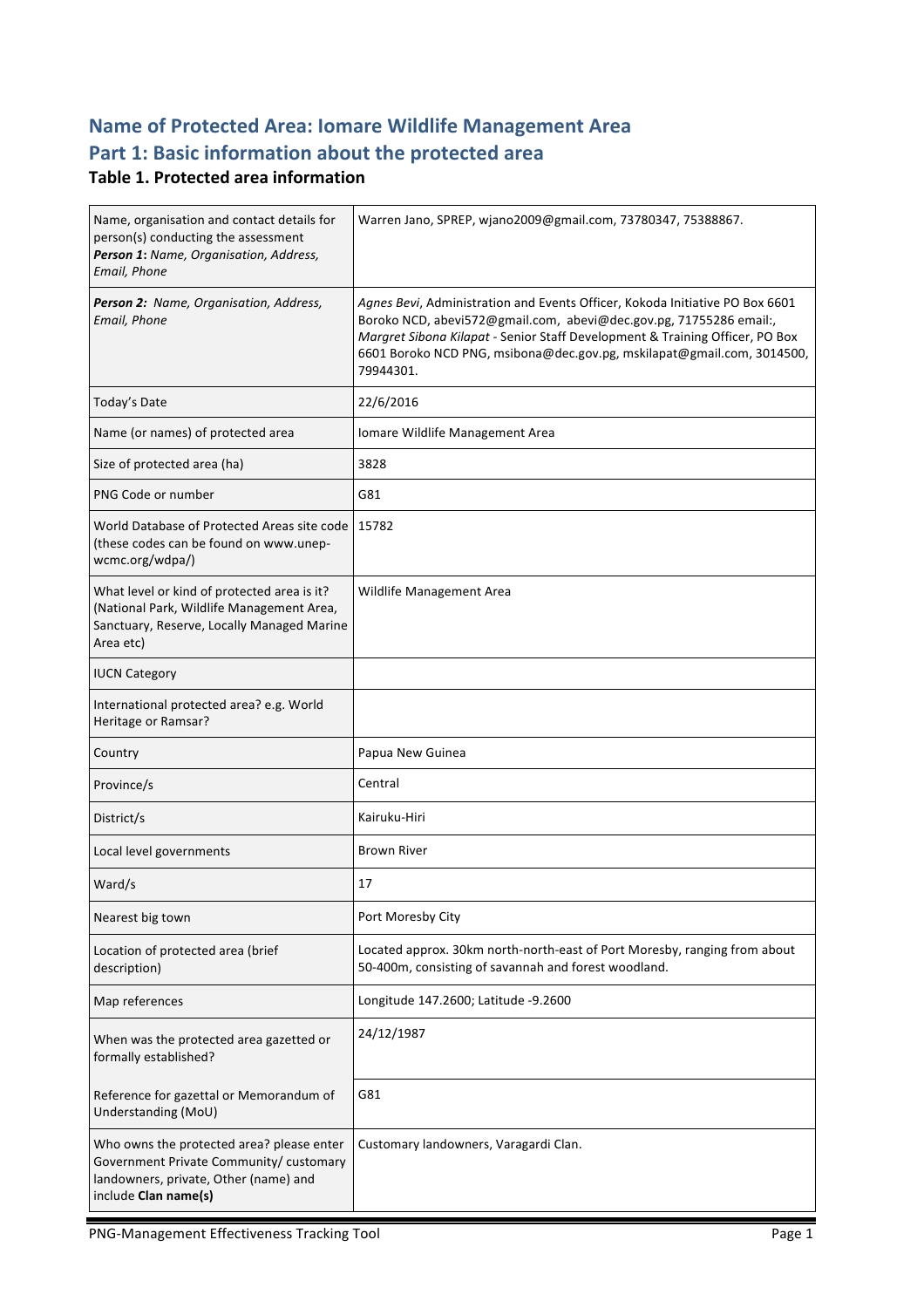| Number of households living in the<br>protected area                                                                                                                                                                                           | 150                                                                                                                                                                                    |
|------------------------------------------------------------------------------------------------------------------------------------------------------------------------------------------------------------------------------------------------|----------------------------------------------------------------------------------------------------------------------------------------------------------------------------------------|
| Population size within the protected area                                                                                                                                                                                                      | 2500 plus                                                                                                                                                                              |
| Who manages the protected area?(e.g.<br>please enter government, customary<br>landowners [add clan names] management<br>committee [how many and what gender])                                                                                  | Customary landowners, and a Management Committee which has 10 members<br>(9 males, 1 female), including the Ward 17 Councillor (Chair), and a Magistrate<br>(Vice Chair).              |
| Total number of staff (this means anyone<br>working on the protected area in paid jobs -<br>whether NGOs, community, rangers or<br>customary landowners                                                                                        | 10 (the management committee)                                                                                                                                                          |
| Temporary paid workers                                                                                                                                                                                                                         | 0                                                                                                                                                                                      |
| Permanent paid workers                                                                                                                                                                                                                         | 10                                                                                                                                                                                     |
| Annual budget (US\$) - excluding staff salary<br>costs                                                                                                                                                                                         | Approx. K24,000 (paid by the national government)                                                                                                                                      |
| Operational (recurrent) funds                                                                                                                                                                                                                  | 0                                                                                                                                                                                      |
| Project or special funds                                                                                                                                                                                                                       | There were some funds provided by PNG Forestry to manage the teak wood<br>plantation (the amount of funding was unknown).                                                              |
| Reason for park establishment                                                                                                                                                                                                                  | To protect customary land for gardening and hunting.                                                                                                                                   |
| What are the main values for which the area<br>is designated (Fill this out after data sheet 2)                                                                                                                                                | Wildlife, landscape (Mountains), forest, clean water.                                                                                                                                  |
| List the primary protected area management<br>objectives (add lines if needed after the<br>most important objectives):<br>Management objective 1                                                                                               | Providing sustainable hunting and gardening opportunities.                                                                                                                             |
| Management objective 2                                                                                                                                                                                                                         | Providing teak wood plantations.                                                                                                                                                       |
| Management objective 3                                                                                                                                                                                                                         |                                                                                                                                                                                        |
| Number of people involved in answering the<br>assessment questions                                                                                                                                                                             | 2                                                                                                                                                                                      |
| Name/organisation/contact details of<br>people participating the assessment                                                                                                                                                                    | Steven Revo and Andrew Revo, 73604972.                                                                                                                                                 |
| Customary landowners/other community;<br>CEPA, Other national government agency;<br>Provincial govt; local level govt; Protected<br>area staff (anyone working on the protected<br>area in paid jobs; NGO; Donors; External<br>experts; Others | Customary landowners.                                                                                                                                                                  |
| Please note if assessment was carried out in<br>association with a particular project, on<br>behalf of an organisation or donor.                                                                                                               | SPREP through the PNG Protected Area Assessment Project, which is a<br>component of the GEF Community-based Forest and Coastal Conservation and<br>Resource Management Project in PNG. |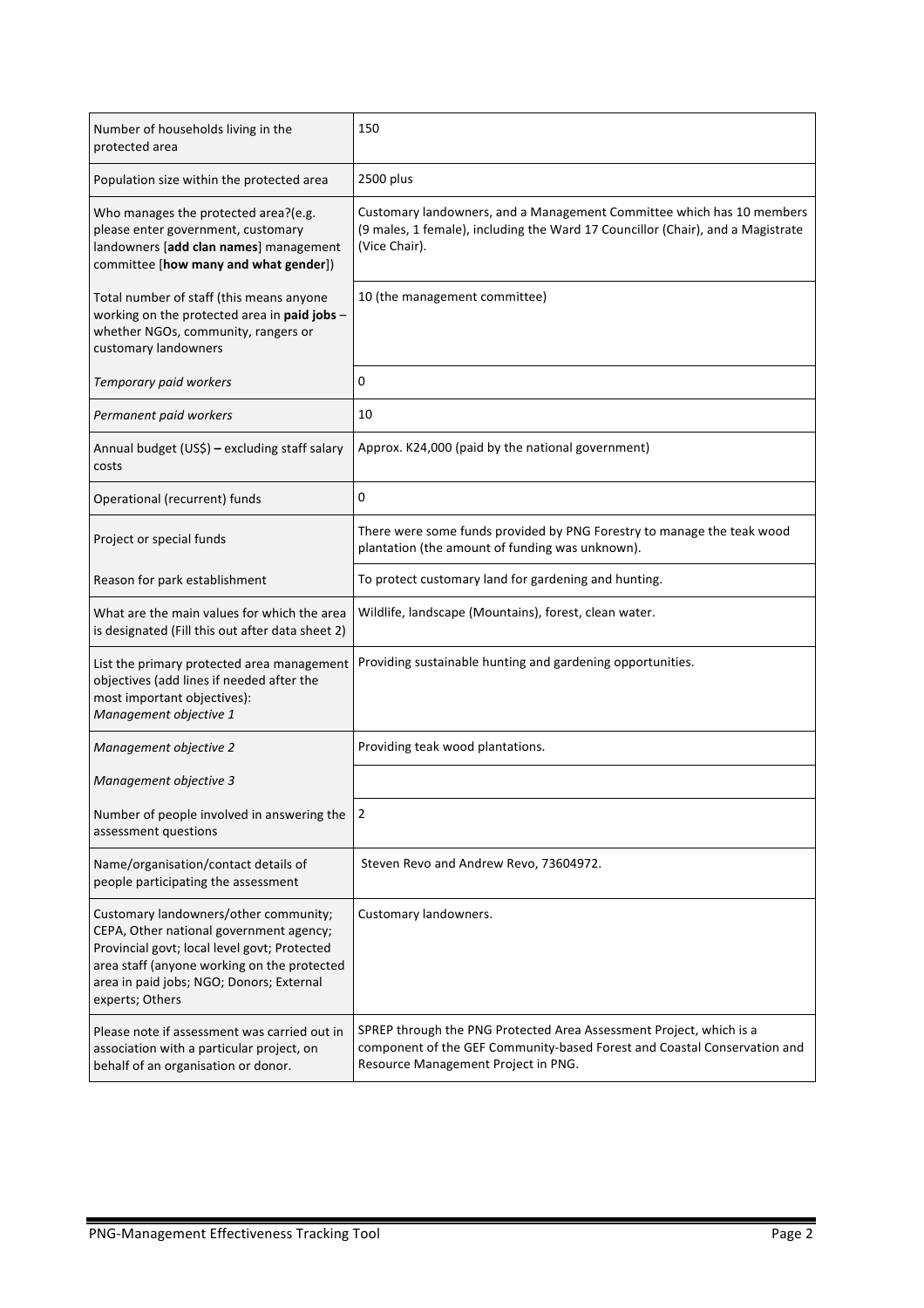## Part 2: What makes this protected area special and important?

Iomare Wildlife Management Area has landforms (e.g. mountains with blue rocks) that are economically valuable and it previously had animals such as deer, birds of paradise and hardwood such as rosewood, pine and kwila, fresh water eels and prawns, and clean water for the people to utilize. The National Forest Authority planted teak wood plantations in the WMA area and created jobs for the local people. Later, however, weathering began to wash away the good gardening soil and bushfires became more common. Also the National Forest Authority did not pay land and timber royalties to the community. The community now is taking a quarrying company to court. It is alleged that the company destroyed their land and water, which is currently being used for hydro-electric power generation.

| No. | <b>Key values</b> | <b>Brief description</b>                                                                            | <b>Note if endangered</b><br>species or<br>ecosystem (IUCN) |
|-----|-------------------|-----------------------------------------------------------------------------------------------------|-------------------------------------------------------------|
|     | Wildlife          | Bird of paradise, wallaby, cassowary, tree kangaroo, wild pig,<br>bandicoot, prawns, fish and eels. |                                                             |
|     | Forest habitat    | Trees - kwila, rosewood, pine and masawa. Much of the area has<br>teak plantations (non-native).    |                                                             |
| 3   | Clean water       | For drinking and cooking. This is important as this is a dry area.                                  |                                                             |
| 4   | Good land         | For gardening and hunting.                                                                          |                                                             |
| 5   | Landscape/stones  | Blue stone and limestone, river stone for gravel and sand.                                          |                                                             |

#### Table 2. Key values of the protected area

#### Table 3. Checklist of values/benefits

Not important 0; Important 1; Very important 2; Don't know DK

| How important is the protected area for |                                                                                                                                              | <b>Score</b>   | <b>Comment</b>                                                                                                                                                                                                                                                                                                 |
|-----------------------------------------|----------------------------------------------------------------------------------------------------------------------------------------------|----------------|----------------------------------------------------------------------------------------------------------------------------------------------------------------------------------------------------------------------------------------------------------------------------------------------------------------|
| each of the listed values/benefits?     |                                                                                                                                              | (0,1,2, DK)    |                                                                                                                                                                                                                                                                                                                |
| 1.                                      | Biodiversity – the presence of many<br>different kinds of plants, animals and<br>ecosystems                                                  | 2              | Important to protect the land, and support life in terms of<br>soil fertility and quality, and the quality of the food<br>produced.                                                                                                                                                                            |
|                                         | 2. Presence of rare, threatened, or<br>endangered species (plants and animals)                                                               | $\overline{2}$ | They remain important but many have gone or moved<br>further inland (e.g. birds of paradise).                                                                                                                                                                                                                  |
|                                         | 3. Ecosystems (e.g. wetlands, grasslands,<br>coral reefs etc) that are rare because they<br>have been cleared or destroyed in other<br>areas | $\overline{2}$ | The grasslands are important as the customary landowners<br>would rather "eat food from the bush and fresh water than<br>frozen food".                                                                                                                                                                         |
|                                         | 4. Protecting clean, fresh water                                                                                                             | $\overline{2}$ | Due to the destruction of land and forest, the people need<br>to protect the water systems. There is plan for a hydro<br>power plant at Edevu. There is clean water but due to<br>damming the regular flow has been affected and the<br>freshwater animals are decreasing and the water system is<br>polluted. |
|                                         | 5. Sustaining important species in big<br>enough numbers that they are able to<br>survive here                                               | $\mathbf{1}$   | The people currently are advised to use larger size fishing<br>nets to support fish life/stock in the river systems and<br>ensure a sustainable harvest for future generations. They<br>are also advised to fish on certain days only.                                                                         |
|                                         | 6. Providing a source of employment for<br>local communities now                                                                             | $\mathbf{1}$   | The employment provided by the WMA provides a benefit<br>for a small number of people in the community rather than<br>the majority.                                                                                                                                                                            |
|                                         | 7. Providing resources for local subsistence<br>(food, building materials, medicines etc.)                                                   | $\overline{2}$ | For traditional medicine.                                                                                                                                                                                                                                                                                      |
|                                         | 8. Providing community development<br>opportunities through sustainable<br>resource use                                                      | $\overline{2}$ | There is no political support in terms of providing personnel<br>e.g. they have a police station and a clinic (however, the<br>clinic is not operational and the police station has not been<br>repaired).                                                                                                     |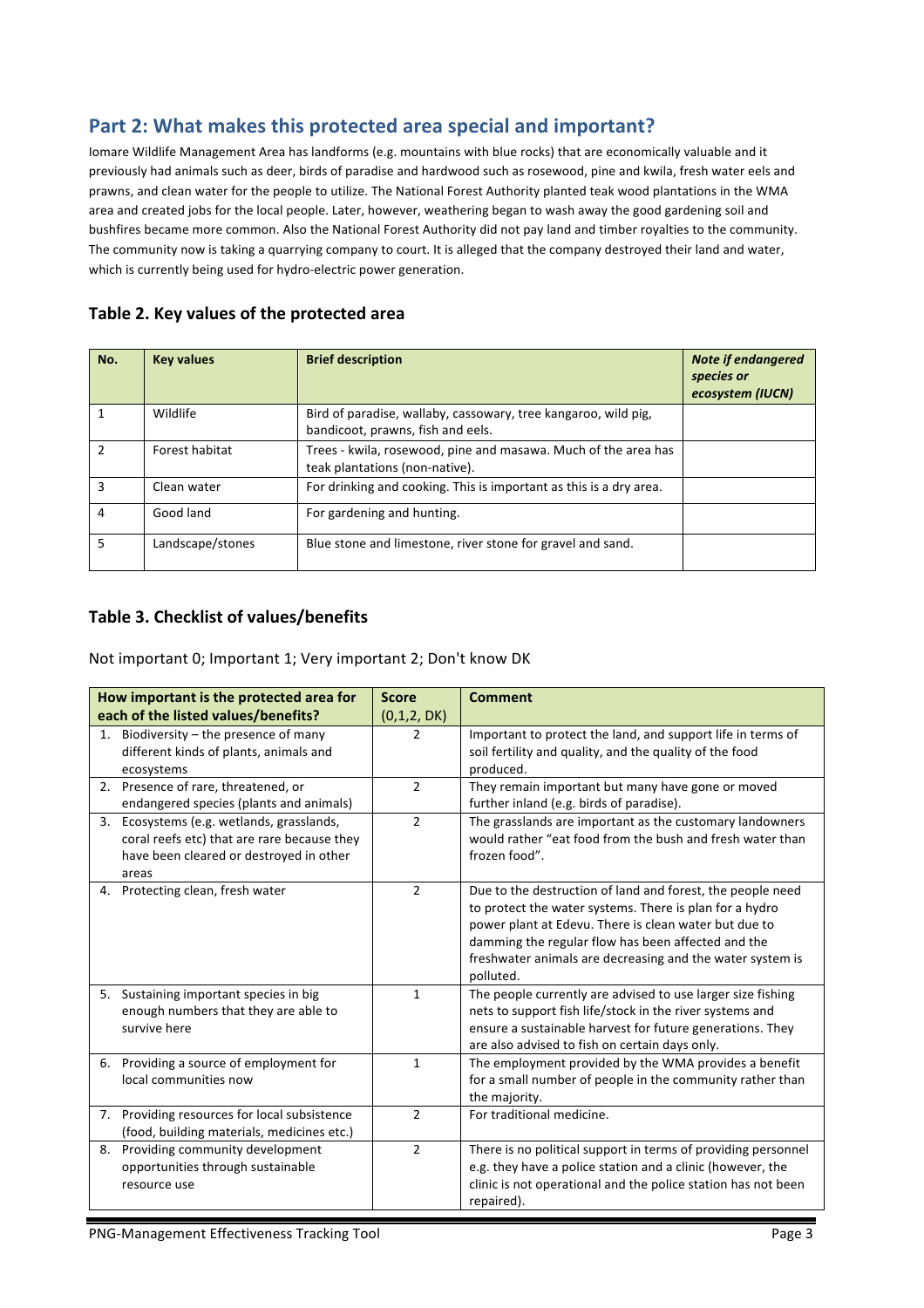| Religious or spiritual significance (e.g.<br>9.<br>tambu places)                                        |               | People have changed from a traditional and customary<br>lifestyle to Christianity and have lost their traditional<br>practices of managing and respecting secret sites and<br>following the traditional ways of harvesting animals. |
|---------------------------------------------------------------------------------------------------------|---------------|-------------------------------------------------------------------------------------------------------------------------------------------------------------------------------------------------------------------------------------|
| 10. Plant species of high social, cultural, or<br>economic importance                                   |               | They have plants for perfume, and they have eaglewood.                                                                                                                                                                              |
| 11. Animal species of high social, cultural, or<br>economic importance                                  | $\mathcal{P}$ | For traditional costumes e.g. bird of paradise furthers for<br>traditional singings and ceremonies.                                                                                                                                 |
| 12. Attractive scenery                                                                                  | 2             | They have a lookout, however, the picnic areas have been<br>destroyed. With some help and guidance they can improve<br>the lookout for visitors.                                                                                    |
| 13. Tourism now                                                                                         | 1             | There are no fees paid so the landowners do not want<br>tourists.                                                                                                                                                                   |
| 14. Potential value for tourism in the future                                                           | 1             | It is not important but can be improved if the benefits are<br>received by the landowners from the visitors' use.                                                                                                                   |
| 15. Educational and/or scientific value                                                                 | 2             | Important for future generations to appreciate their<br>environment.                                                                                                                                                                |
| 16. Maintaining culture and tradition on<br>customary land and passing this on to<br>future generations | $\mathcal{P}$ | The younger generation needs to be told of the value of<br>environment.                                                                                                                                                             |

## Part 3: What are the threats to the protected area?

#### **Table 4: Threats to the protected area**

- H High significance threats are seriously degrading values. This means they are badly damaging some value -it might be a kind of animal or plant, or your traditional gardens
- **M** Medium threats are having some negative impact they are damaging values but not so badly
- **L** Low threats are present but not seriously damaging values
- **0 N/A** where the threat is not present in the protected area or where something is happening but is not threatening the values at all

| <b>Threat type</b>                                                          | <b>Score</b> | <b>Notes</b>                                                                                                                                                                                                                     |
|-----------------------------------------------------------------------------|--------------|----------------------------------------------------------------------------------------------------------------------------------------------------------------------------------------------------------------------------------|
|                                                                             | (H,M,L,0)    |                                                                                                                                                                                                                                  |
| 1.1 Housing and settlement                                                  | H            | Landowners are having conflicts with settlers from Kerema and<br>Goilala. These people are migrating into customary land and are<br>depleting the lomare community's scarce resource which includes<br>occupying customary land. |
| 1.1a Population increase in the                                             | H            | Population is increasing within the customary landowner community                                                                                                                                                                |
| protected area community                                                    |              | and also as a result of settlers moving into or encroaching on the<br>WMA.                                                                                                                                                       |
| 1.2 Commercial and industrial areas                                         | $\mathbf{0}$ |                                                                                                                                                                                                                                  |
| 1.3 Tourism and recreation<br>infrastructure                                | $\Omega$     |                                                                                                                                                                                                                                  |
| 2.1 Customary land owner and<br>community gardens and small crops           | M            | There are rising demands on the resources of the WMA to meet the<br>needs of the increasing population.                                                                                                                          |
| 2.1a Drug cultivation                                                       | M            | Cultivated by the settlers from outside Iomare - Kerema and Goilalas.<br>This has affected the community's young people.                                                                                                         |
| 2.1b Commercial plantations                                                 | $\mathbf{0}$ |                                                                                                                                                                                                                                  |
| 2.2 Wood and pulp plantations                                               | H            | Land degradation and erosion after the wood is harvested.                                                                                                                                                                        |
| 2.3 Livestock farming and grazing                                           | L            | For family consumption not on a large scale.                                                                                                                                                                                     |
| 2.4 Marine and freshwater<br>aquaculture                                    | $\Omega$     |                                                                                                                                                                                                                                  |
| 3.1 Oil and gas drilling                                                    | $\mathbf{0}$ |                                                                                                                                                                                                                                  |
| 3.2 Mining and quarrying                                                    | H            | Quarrying using dynamite affects wildlife, land and fresh water.                                                                                                                                                                 |
| 3.3 Energy generation                                                       | H            | Fresh water prawns, fish, turtles, and eels are affected due to the low<br>water flow.                                                                                                                                           |
| 4.1 Roads and railroads (include<br>road-killed animals)                    | $\mathbf{I}$ | Only one road and not much impact.                                                                                                                                                                                               |
| 4.2 Utility and service lines (e.g.<br>electricity cables, telephone lines) | $\mathbf{0}$ |                                                                                                                                                                                                                                  |
| 4.3 Shipping lanes                                                          | 0            |                                                                                                                                                                                                                                  |
| 4.4 Flight paths                                                            | $\Omega$     |                                                                                                                                                                                                                                  |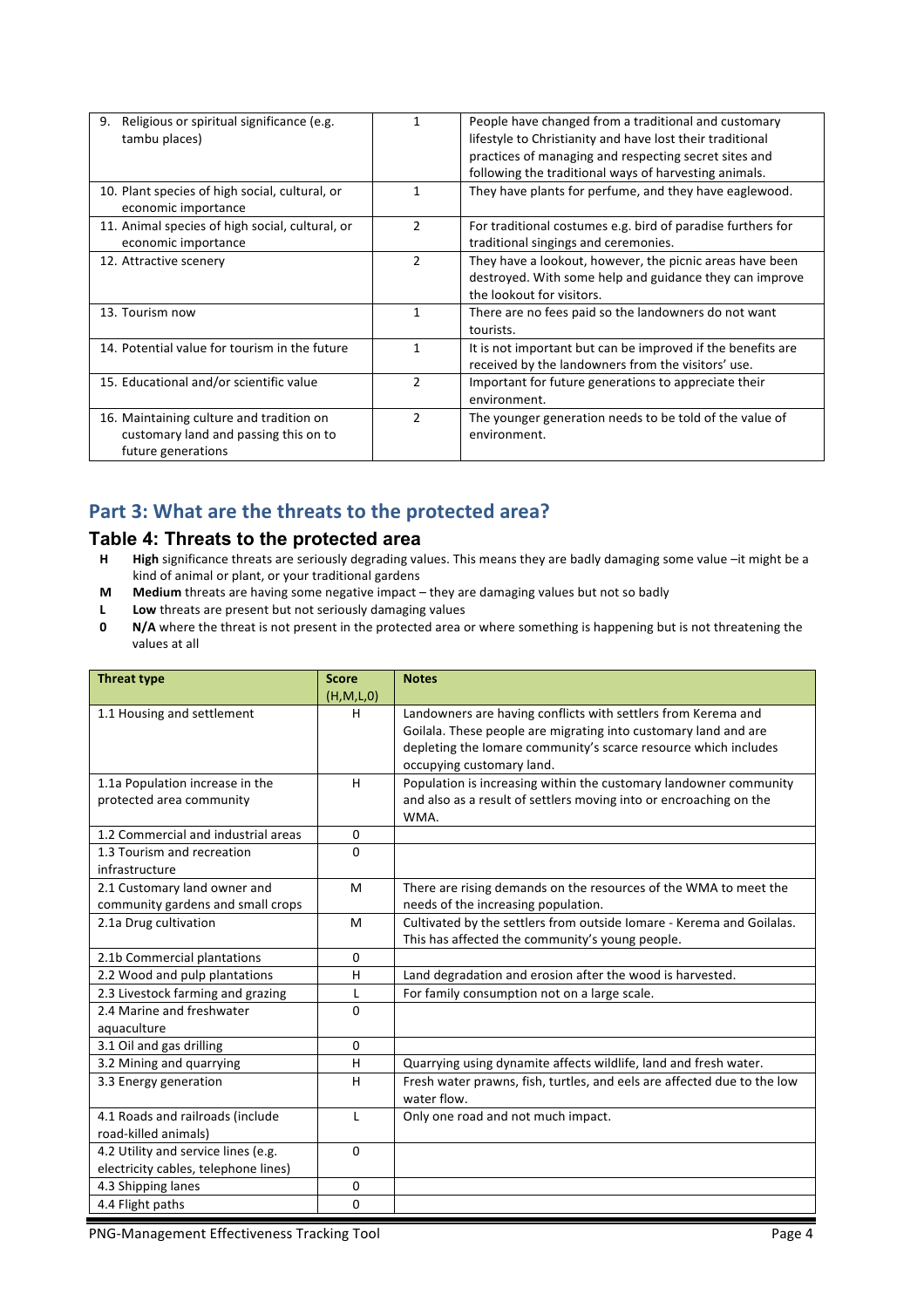| <b>Threat type</b>                                              | <b>Score</b>      | <b>Notes</b>                                                                                               |
|-----------------------------------------------------------------|-------------------|------------------------------------------------------------------------------------------------------------|
| 5.1 Hunting, killing and collecting                             | (H, M, L, 0)<br>н | Improved method of hunting e.g. use of guns has allowed hunters to                                         |
| terrestrial animals (including killing                          |                   | kill more animals than using bows and arrows.                                                              |
| of animals as a result of                                       |                   |                                                                                                            |
| human/wildlife conflict)                                        |                   |                                                                                                            |
| 5.2 Gathering terrestrial plants or                             | L                 | Medicinal plants only.                                                                                     |
| plant products (non-timber)                                     |                   |                                                                                                            |
| 5.3a Logging and wood harvesting                                | $\mathsf{L}$      |                                                                                                            |
| for local/customary use                                         |                   |                                                                                                            |
| 5.3b Logging and wood harvesting -                              | $\Omega$          |                                                                                                            |
| commercial logging                                              |                   |                                                                                                            |
| 5.4a Fishing, killing and harvesting                            | $\mathbf 0$       |                                                                                                            |
| aquatic resources for                                           |                   |                                                                                                            |
| local/customary use                                             |                   |                                                                                                            |
| 5.4b Fishing, killing and harvesting                            | 0                 |                                                                                                            |
| aquatic resources for commercial                                |                   |                                                                                                            |
| use<br>6.1 Recreational activities and                          |                   |                                                                                                            |
| tourism                                                         | 0                 |                                                                                                            |
| 6.2 War, civil unrest and military                              | L                 | Community disputes over land between landowners and migrants, and                                          |
| exercises                                                       |                   | sometimes between the landowners themselves. This can occur when                                           |
|                                                                 |                   | landowners bring outsiders to live within the lomare community                                             |
|                                                                 |                   | without the consent of other clan members                                                                  |
| 6.3 Research, education and other                               | $\mathbf 0$       |                                                                                                            |
| work-related activities in protected                            |                   |                                                                                                            |
| areas                                                           |                   |                                                                                                            |
| 6.4 Activities of protected area                                | 0                 |                                                                                                            |
| managers (e.g. construction or                                  |                   |                                                                                                            |
| vehicle use)                                                    |                   |                                                                                                            |
| 6.5 Deliberate vandalism, destructive                           | $\Omega$          |                                                                                                            |
| activities or threats to protected                              |                   |                                                                                                            |
| area staff and visitors                                         |                   |                                                                                                            |
| 7.1 Fire and fire suppression                                   | M                 | Fires occur occasionally during the dry season when people accidently                                      |
| (including arson)                                               |                   | cause fire, which results in vegetation and habitat change and loss of                                     |
|                                                                 | 0                 | wildlife.                                                                                                  |
| 7.2 Dams, hydrological modification<br>and water management/use |                   | The hydro-electric power plant is yet to be developed, but there is<br>potential for impact on water flow. |
| 7.3a Increased fragmentation within                             | H                 | The road has resulted in improved public accessibility for outsiders                                       |
| protected area                                                  |                   | who enter the WMA and cause degradation within the area and this                                           |
|                                                                 |                   | results in fragmentation of the WMA.                                                                       |
| 7.3b Isolation from other natural                               | M                 | The WMA is becoming more isolated as the areas around the WMA                                              |
| habitat (e.g. deforestation)                                    |                   | are now savannah grassland. The forest has been cut by the                                                 |
|                                                                 |                   | landowners to establish gardens and the forest has also been                                               |
|                                                                 |                   | impacted by bush fires.                                                                                    |
| 7.3c Other 'edge effects' on park                               | H.                | The WMA is subjected to increasing population and increased                                                |
| values                                                          |                   | gardening and settlements on all of its boundaries and the natural                                         |
|                                                                 |                   | habitat is being lost.                                                                                     |
| 7.3d Loss of keystone species (e.g.                             | H                 | The Bird of paradise has reduced in numbers and is becoming rare due                                       |
| top predators, pollinators etc.)                                |                   | to population increase and the demand for traditional costumes for                                         |
|                                                                 |                   | ceremonies.                                                                                                |
| 8.1 Pest plants                                                 | н                 | Teak wood plantations and previous logging have resulted in clearance                                      |
|                                                                 |                   | of the primary vegetation and pest plants such as mimosa are starting                                      |
| 8.1a Pest animals                                               | н                 | to colonise the area.<br>Wild pigs, and cane toads                                                         |
| 8.1b Diseases such as fungus or                                 | $\Omega$          |                                                                                                            |
| viruses that make native plants or                              |                   |                                                                                                            |
| animals sick                                                    |                   |                                                                                                            |
| 8.2 Introduced genetic material (e.g.                           | 0                 |                                                                                                            |
| genetically modified organisms)                                 |                   |                                                                                                            |
| 9.1 Household sewage and urban                                  | 0                 |                                                                                                            |
| waste water                                                     |                   |                                                                                                            |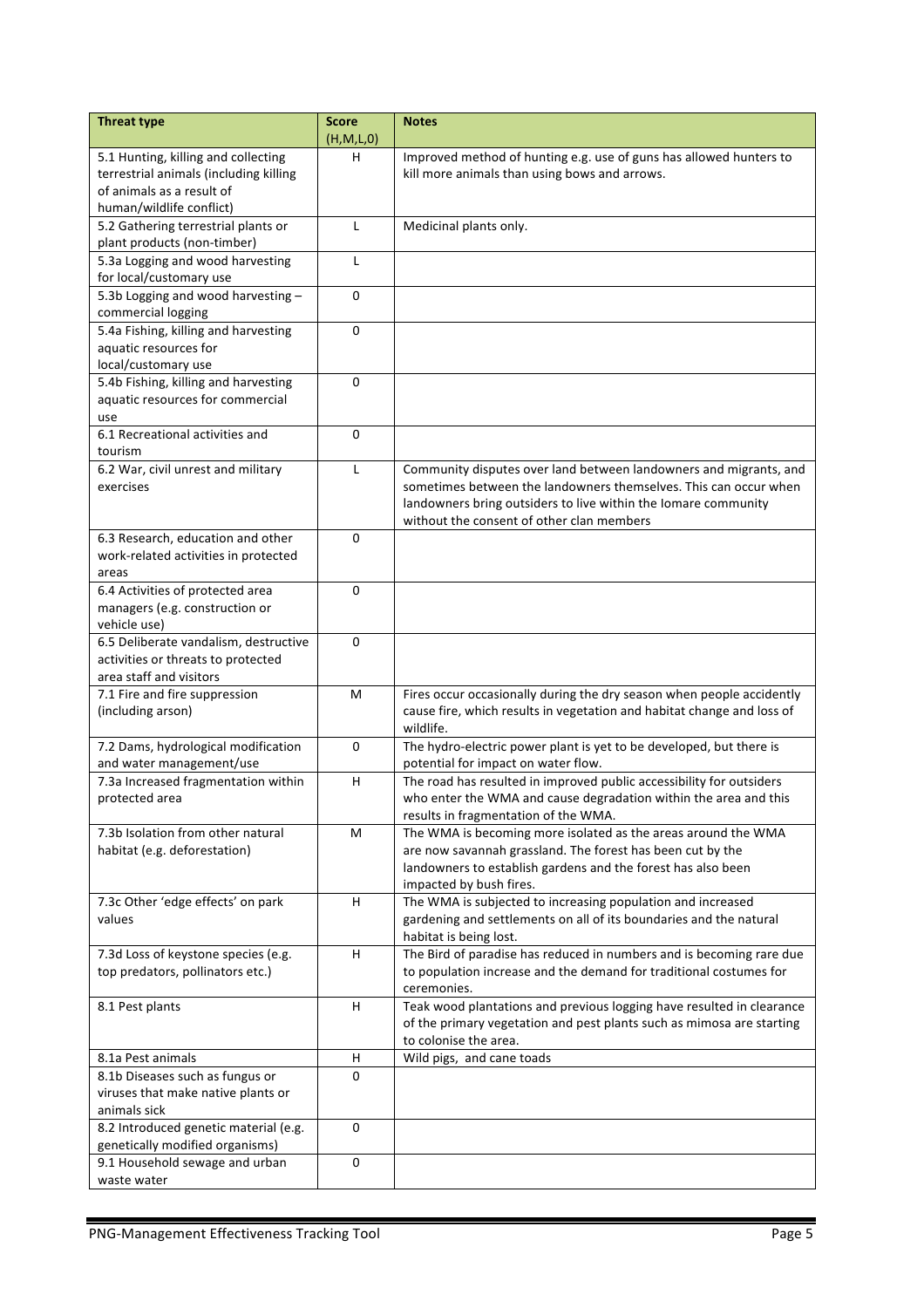| (H, M, L, 0)<br>9.1a Sewage and waste water from<br>$\Omega$<br>protected area facilities<br>9.2 Industrial, mining and military<br>0<br>effluents<br>9.3 Agricultural and forestry<br>$\Omega$<br>effluents (e.g. excess fertilizers or<br>pesticides)<br>9.4 Garbage and solid waste<br>H<br>Household waste is dumped in bushes and this causes habitat<br>destruction and contributes to bush fires.<br>9.5 Air-borne pollutants<br>0<br>0<br>9.6 Excess energy (e.g. heat<br>pollution, lights etc.)<br>10.1 Volcanoes<br>0<br>0<br>10.2 Earthquakes/Tsunamis<br>10.3 Avalanches/Landslides<br>$\mathsf{L}$<br>These result from clearing on the sides of the roads and bush fires<br>which destroy the vegetation.<br>10.4 Erosion and siltation/<br>From clearing and bushfire.<br>$\mathsf{L}$<br>deposition (e.g. shoreline or riverbed<br>changes)<br>11.1 Habitat shifting and alteration<br>0<br>11.2 Droughts<br>L<br>Result from both climate change and the clearing of vegetation.<br>11.3 Temperature extremes<br>Result from both climate change and clearing of vegetation. There was<br>L<br>a comment that when there was more vegetation, temperature<br>extremes were not felt.<br>11.4 Storms and flooding<br>As there is no vegetation to hold the water, storms are having a bigger<br>L<br>impact (e.g. more erosion and sediment entering the rivers).<br>11.5 Coral bleaching<br>0<br>11.6 Intrusion by saltwater into<br>$\Omega$<br>gardens etc.<br>11.7 Sea level rise<br>0<br>Other (please explain)<br>12.1 Loss of cultural links, traditional<br>Due to modern religious beliefs and lifestyles people do not feel<br>H.<br>knowledge and/or management<br>connected to traditional methods of harvesting, doing ceremonies<br>with natural resources and this is diminishing the value people place<br>practices | <b>Threat type</b> | <b>Score</b> | <b>Notes</b> |
|-------------------------------------------------------------------------------------------------------------------------------------------------------------------------------------------------------------------------------------------------------------------------------------------------------------------------------------------------------------------------------------------------------------------------------------------------------------------------------------------------------------------------------------------------------------------------------------------------------------------------------------------------------------------------------------------------------------------------------------------------------------------------------------------------------------------------------------------------------------------------------------------------------------------------------------------------------------------------------------------------------------------------------------------------------------------------------------------------------------------------------------------------------------------------------------------------------------------------------------------------------------------------------------------------------------------------------------------------------------------------------------------------------------------------------------------------------------------------------------------------------------------------------------------------------------------------------------------------------------------------------------------------------------------------------------------------------------------------------------------------------------------------------------------------------------------------------------------------------|--------------------|--------------|--------------|
|                                                                                                                                                                                                                                                                                                                                                                                                                                                                                                                                                                                                                                                                                                                                                                                                                                                                                                                                                                                                                                                                                                                                                                                                                                                                                                                                                                                                                                                                                                                                                                                                                                                                                                                                                                                                                                                       |                    |              |              |
|                                                                                                                                                                                                                                                                                                                                                                                                                                                                                                                                                                                                                                                                                                                                                                                                                                                                                                                                                                                                                                                                                                                                                                                                                                                                                                                                                                                                                                                                                                                                                                                                                                                                                                                                                                                                                                                       |                    |              |              |
|                                                                                                                                                                                                                                                                                                                                                                                                                                                                                                                                                                                                                                                                                                                                                                                                                                                                                                                                                                                                                                                                                                                                                                                                                                                                                                                                                                                                                                                                                                                                                                                                                                                                                                                                                                                                                                                       |                    |              |              |
|                                                                                                                                                                                                                                                                                                                                                                                                                                                                                                                                                                                                                                                                                                                                                                                                                                                                                                                                                                                                                                                                                                                                                                                                                                                                                                                                                                                                                                                                                                                                                                                                                                                                                                                                                                                                                                                       |                    |              |              |
|                                                                                                                                                                                                                                                                                                                                                                                                                                                                                                                                                                                                                                                                                                                                                                                                                                                                                                                                                                                                                                                                                                                                                                                                                                                                                                                                                                                                                                                                                                                                                                                                                                                                                                                                                                                                                                                       |                    |              |              |
|                                                                                                                                                                                                                                                                                                                                                                                                                                                                                                                                                                                                                                                                                                                                                                                                                                                                                                                                                                                                                                                                                                                                                                                                                                                                                                                                                                                                                                                                                                                                                                                                                                                                                                                                                                                                                                                       |                    |              |              |
|                                                                                                                                                                                                                                                                                                                                                                                                                                                                                                                                                                                                                                                                                                                                                                                                                                                                                                                                                                                                                                                                                                                                                                                                                                                                                                                                                                                                                                                                                                                                                                                                                                                                                                                                                                                                                                                       |                    |              |              |
|                                                                                                                                                                                                                                                                                                                                                                                                                                                                                                                                                                                                                                                                                                                                                                                                                                                                                                                                                                                                                                                                                                                                                                                                                                                                                                                                                                                                                                                                                                                                                                                                                                                                                                                                                                                                                                                       |                    |              |              |
|                                                                                                                                                                                                                                                                                                                                                                                                                                                                                                                                                                                                                                                                                                                                                                                                                                                                                                                                                                                                                                                                                                                                                                                                                                                                                                                                                                                                                                                                                                                                                                                                                                                                                                                                                                                                                                                       |                    |              |              |
|                                                                                                                                                                                                                                                                                                                                                                                                                                                                                                                                                                                                                                                                                                                                                                                                                                                                                                                                                                                                                                                                                                                                                                                                                                                                                                                                                                                                                                                                                                                                                                                                                                                                                                                                                                                                                                                       |                    |              |              |
|                                                                                                                                                                                                                                                                                                                                                                                                                                                                                                                                                                                                                                                                                                                                                                                                                                                                                                                                                                                                                                                                                                                                                                                                                                                                                                                                                                                                                                                                                                                                                                                                                                                                                                                                                                                                                                                       |                    |              |              |
|                                                                                                                                                                                                                                                                                                                                                                                                                                                                                                                                                                                                                                                                                                                                                                                                                                                                                                                                                                                                                                                                                                                                                                                                                                                                                                                                                                                                                                                                                                                                                                                                                                                                                                                                                                                                                                                       |                    |              |              |
|                                                                                                                                                                                                                                                                                                                                                                                                                                                                                                                                                                                                                                                                                                                                                                                                                                                                                                                                                                                                                                                                                                                                                                                                                                                                                                                                                                                                                                                                                                                                                                                                                                                                                                                                                                                                                                                       |                    |              |              |
|                                                                                                                                                                                                                                                                                                                                                                                                                                                                                                                                                                                                                                                                                                                                                                                                                                                                                                                                                                                                                                                                                                                                                                                                                                                                                                                                                                                                                                                                                                                                                                                                                                                                                                                                                                                                                                                       |                    |              |              |
|                                                                                                                                                                                                                                                                                                                                                                                                                                                                                                                                                                                                                                                                                                                                                                                                                                                                                                                                                                                                                                                                                                                                                                                                                                                                                                                                                                                                                                                                                                                                                                                                                                                                                                                                                                                                                                                       |                    |              |              |
|                                                                                                                                                                                                                                                                                                                                                                                                                                                                                                                                                                                                                                                                                                                                                                                                                                                                                                                                                                                                                                                                                                                                                                                                                                                                                                                                                                                                                                                                                                                                                                                                                                                                                                                                                                                                                                                       |                    |              |              |
|                                                                                                                                                                                                                                                                                                                                                                                                                                                                                                                                                                                                                                                                                                                                                                                                                                                                                                                                                                                                                                                                                                                                                                                                                                                                                                                                                                                                                                                                                                                                                                                                                                                                                                                                                                                                                                                       |                    |              |              |
|                                                                                                                                                                                                                                                                                                                                                                                                                                                                                                                                                                                                                                                                                                                                                                                                                                                                                                                                                                                                                                                                                                                                                                                                                                                                                                                                                                                                                                                                                                                                                                                                                                                                                                                                                                                                                                                       |                    |              |              |
|                                                                                                                                                                                                                                                                                                                                                                                                                                                                                                                                                                                                                                                                                                                                                                                                                                                                                                                                                                                                                                                                                                                                                                                                                                                                                                                                                                                                                                                                                                                                                                                                                                                                                                                                                                                                                                                       |                    |              |              |
|                                                                                                                                                                                                                                                                                                                                                                                                                                                                                                                                                                                                                                                                                                                                                                                                                                                                                                                                                                                                                                                                                                                                                                                                                                                                                                                                                                                                                                                                                                                                                                                                                                                                                                                                                                                                                                                       |                    |              |              |
|                                                                                                                                                                                                                                                                                                                                                                                                                                                                                                                                                                                                                                                                                                                                                                                                                                                                                                                                                                                                                                                                                                                                                                                                                                                                                                                                                                                                                                                                                                                                                                                                                                                                                                                                                                                                                                                       |                    |              |              |
|                                                                                                                                                                                                                                                                                                                                                                                                                                                                                                                                                                                                                                                                                                                                                                                                                                                                                                                                                                                                                                                                                                                                                                                                                                                                                                                                                                                                                                                                                                                                                                                                                                                                                                                                                                                                                                                       |                    |              |              |
|                                                                                                                                                                                                                                                                                                                                                                                                                                                                                                                                                                                                                                                                                                                                                                                                                                                                                                                                                                                                                                                                                                                                                                                                                                                                                                                                                                                                                                                                                                                                                                                                                                                                                                                                                                                                                                                       |                    |              |              |
|                                                                                                                                                                                                                                                                                                                                                                                                                                                                                                                                                                                                                                                                                                                                                                                                                                                                                                                                                                                                                                                                                                                                                                                                                                                                                                                                                                                                                                                                                                                                                                                                                                                                                                                                                                                                                                                       |                    |              |              |
|                                                                                                                                                                                                                                                                                                                                                                                                                                                                                                                                                                                                                                                                                                                                                                                                                                                                                                                                                                                                                                                                                                                                                                                                                                                                                                                                                                                                                                                                                                                                                                                                                                                                                                                                                                                                                                                       |                    |              |              |
|                                                                                                                                                                                                                                                                                                                                                                                                                                                                                                                                                                                                                                                                                                                                                                                                                                                                                                                                                                                                                                                                                                                                                                                                                                                                                                                                                                                                                                                                                                                                                                                                                                                                                                                                                                                                                                                       |                    |              |              |
|                                                                                                                                                                                                                                                                                                                                                                                                                                                                                                                                                                                                                                                                                                                                                                                                                                                                                                                                                                                                                                                                                                                                                                                                                                                                                                                                                                                                                                                                                                                                                                                                                                                                                                                                                                                                                                                       |                    |              |              |
|                                                                                                                                                                                                                                                                                                                                                                                                                                                                                                                                                                                                                                                                                                                                                                                                                                                                                                                                                                                                                                                                                                                                                                                                                                                                                                                                                                                                                                                                                                                                                                                                                                                                                                                                                                                                                                                       |                    |              |              |
|                                                                                                                                                                                                                                                                                                                                                                                                                                                                                                                                                                                                                                                                                                                                                                                                                                                                                                                                                                                                                                                                                                                                                                                                                                                                                                                                                                                                                                                                                                                                                                                                                                                                                                                                                                                                                                                       |                    |              |              |
|                                                                                                                                                                                                                                                                                                                                                                                                                                                                                                                                                                                                                                                                                                                                                                                                                                                                                                                                                                                                                                                                                                                                                                                                                                                                                                                                                                                                                                                                                                                                                                                                                                                                                                                                                                                                                                                       |                    |              |              |
|                                                                                                                                                                                                                                                                                                                                                                                                                                                                                                                                                                                                                                                                                                                                                                                                                                                                                                                                                                                                                                                                                                                                                                                                                                                                                                                                                                                                                                                                                                                                                                                                                                                                                                                                                                                                                                                       |                    |              |              |
|                                                                                                                                                                                                                                                                                                                                                                                                                                                                                                                                                                                                                                                                                                                                                                                                                                                                                                                                                                                                                                                                                                                                                                                                                                                                                                                                                                                                                                                                                                                                                                                                                                                                                                                                                                                                                                                       |                    |              |              |
|                                                                                                                                                                                                                                                                                                                                                                                                                                                                                                                                                                                                                                                                                                                                                                                                                                                                                                                                                                                                                                                                                                                                                                                                                                                                                                                                                                                                                                                                                                                                                                                                                                                                                                                                                                                                                                                       |                    |              |              |
|                                                                                                                                                                                                                                                                                                                                                                                                                                                                                                                                                                                                                                                                                                                                                                                                                                                                                                                                                                                                                                                                                                                                                                                                                                                                                                                                                                                                                                                                                                                                                                                                                                                                                                                                                                                                                                                       |                    |              |              |
|                                                                                                                                                                                                                                                                                                                                                                                                                                                                                                                                                                                                                                                                                                                                                                                                                                                                                                                                                                                                                                                                                                                                                                                                                                                                                                                                                                                                                                                                                                                                                                                                                                                                                                                                                                                                                                                       |                    |              |              |
| on protecting the Wildlife Management Area.                                                                                                                                                                                                                                                                                                                                                                                                                                                                                                                                                                                                                                                                                                                                                                                                                                                                                                                                                                                                                                                                                                                                                                                                                                                                                                                                                                                                                                                                                                                                                                                                                                                                                                                                                                                                           |                    |              |              |
| 12.2 Natural deterioration of<br>Erosion due to clearing of vegetation - there is an area in the Wildlife<br>H<br>Management Area where traditional ceremonies were held and due to                                                                                                                                                                                                                                                                                                                                                                                                                                                                                                                                                                                                                                                                                                                                                                                                                                                                                                                                                                                                                                                                                                                                                                                                                                                                                                                                                                                                                                                                                                                                                                                                                                                                   |                    |              |              |
| important cultural site values                                                                                                                                                                                                                                                                                                                                                                                                                                                                                                                                                                                                                                                                                                                                                                                                                                                                                                                                                                                                                                                                                                                                                                                                                                                                                                                                                                                                                                                                                                                                                                                                                                                                                                                                                                                                                        |                    |              |              |
| clearing and bushfires, erosion has occurred at that site and people are<br>not using it anymore.                                                                                                                                                                                                                                                                                                                                                                                                                                                                                                                                                                                                                                                                                                                                                                                                                                                                                                                                                                                                                                                                                                                                                                                                                                                                                                                                                                                                                                                                                                                                                                                                                                                                                                                                                     |                    |              |              |
| 12.3 Destruction of cultural heritage<br>Due to population increase and migration from other parts of PNG, the<br>H                                                                                                                                                                                                                                                                                                                                                                                                                                                                                                                                                                                                                                                                                                                                                                                                                                                                                                                                                                                                                                                                                                                                                                                                                                                                                                                                                                                                                                                                                                                                                                                                                                                                                                                                   |                    |              |              |
| buildings, gardens, sites etc.<br>site has been destroyed.                                                                                                                                                                                                                                                                                                                                                                                                                                                                                                                                                                                                                                                                                                                                                                                                                                                                                                                                                                                                                                                                                                                                                                                                                                                                                                                                                                                                                                                                                                                                                                                                                                                                                                                                                                                            |                    |              |              |
| Other (please explain)                                                                                                                                                                                                                                                                                                                                                                                                                                                                                                                                                                                                                                                                                                                                                                                                                                                                                                                                                                                                                                                                                                                                                                                                                                                                                                                                                                                                                                                                                                                                                                                                                                                                                                                                                                                                                                |                    |              |              |

# Table 5. Worst threats and ways forward

| <b>Threat</b><br>No. | <b>Threat</b><br>(Most significant first) | Threat number or<br>name (copy no.<br>from Table 4) | Nature of the threat, impact and how to reduce the impact.                                                                                                                                                                                                                                      |
|----------------------|-------------------------------------------|-----------------------------------------------------|-------------------------------------------------------------------------------------------------------------------------------------------------------------------------------------------------------------------------------------------------------------------------------------------------|
|                      | Human settlements                         | 1.1                                                 | The threat is high with squatters from other parts of PNG<br>migrating to settle in the area and causing population increase.<br>The clan members have suggested that they need to meet and<br>agree on the people who can migrate into their community.                                        |
| $\mathcal{P}$        | Pollution from garbage<br>and solid waste | 9.4                                                 | Pollution created from household waste, results in an increase in<br>malaria, which is a major disease that kills and affects or reduces<br>the time that people have to manage the WMA The community<br>want to develop a waste disposal plan i.e. select a site for all<br>garbage disposals. |
| з                    | Loss of culture and<br>social values      | 12.1                                                | There is a loss of traditional practises relating to wildlife and<br>resource use approaches. The churches have influenced<br>traditional beliefs related to the safe keeping and usage of the                                                                                                  |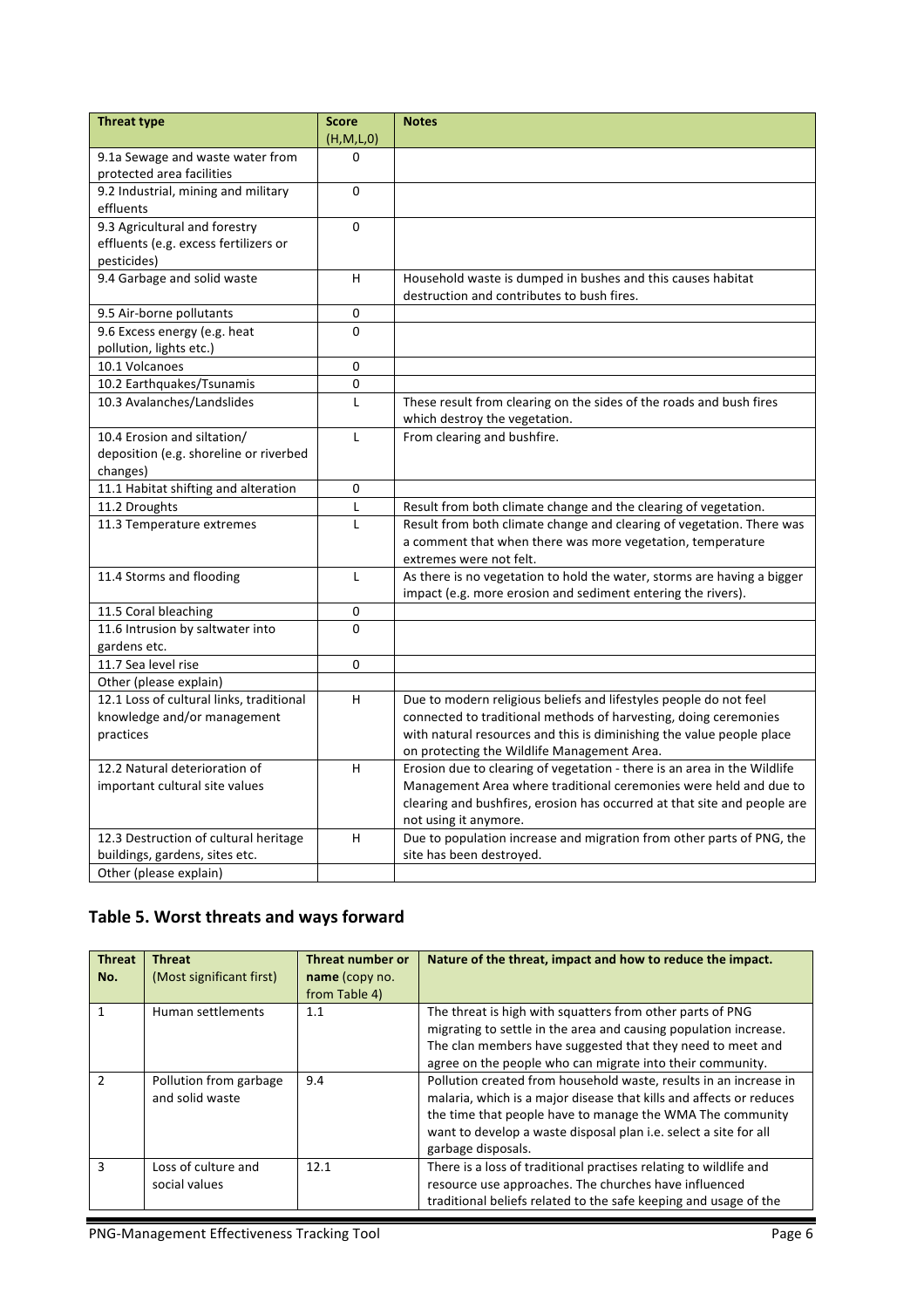|  | area. The leaders want to raise awareness on how rare their<br>valued species are, especially in relation to other areas in PNG and<br>the world. This will help people to value the wildlife and protect<br>the WMA and finally promote their culture by creating tourist and<br>picnic sites. |
|--|-------------------------------------------------------------------------------------------------------------------------------------------------------------------------------------------------------------------------------------------------------------------------------------------------|
|  |                                                                                                                                                                                                                                                                                                 |

# Part 4: What is the management like in the protected area?

## **Table 6. Management effectiveness scores, comments, next steps**

| <b>Issue</b>                                       | <b>Score</b><br>(0,1,2,3,NA) | <b>Comment</b>                                                                               | <b>Next steps</b>                                                                                                                                                                      |
|----------------------------------------------------|------------------------------|----------------------------------------------------------------------------------------------|----------------------------------------------------------------------------------------------------------------------------------------------------------------------------------------|
| 1a. Legal status                                   | 3                            | Legally gazetted protected area.                                                             | Communities need to be informed<br>about the Wildlife Management Area<br>and its importance.                                                                                           |
| 1b. Legal status                                   |                              |                                                                                              |                                                                                                                                                                                        |
| 2a. Protected area<br>regulations                  | 3                            | Legally recognised, but there is a<br>lack of enforcement.                                   | Needs more collaboration from<br>relevant people and authorities to<br>better manage the area and provide<br>benefit from the area to the customary<br>landowners.                     |
| 2b. Protected area<br>regulations                  |                              |                                                                                              |                                                                                                                                                                                        |
| 3. Law enforcement                                 | 0                            |                                                                                              |                                                                                                                                                                                        |
| 4. Protected area objectives                       | 0                            |                                                                                              |                                                                                                                                                                                        |
| 5. Protected area design                           | $\overline{2}$               | The area is adequate.                                                                        | This can be improved by developing a<br>land use plan to improve wildlife and<br>overall resource management.                                                                          |
| 6. Protected area<br>boundaries                    | 3                            | The boundary has been<br>demarcated (by Steven).                                             | New people from the community need<br>to physically walk the boundary so that<br>they know where it is.                                                                                |
| 7. Management plan                                 | 0                            |                                                                                              |                                                                                                                                                                                        |
| 7a. Planning process                               | 0                            |                                                                                              |                                                                                                                                                                                        |
| 7b. Planning process                               | 0                            |                                                                                              |                                                                                                                                                                                        |
| 7c. Planning process                               | 0                            |                                                                                              |                                                                                                                                                                                        |
| 8. Regular work plan                               | 0                            |                                                                                              |                                                                                                                                                                                        |
| 9. Resource inventory                              | 1                            | CEPA has the inventories.                                                                    | There is a need for an office at the<br>Iomare WMA to provide information to<br>assist management and future visitors.                                                                 |
| 10. Protection systems                             | 0                            |                                                                                              |                                                                                                                                                                                        |
| 11. Research and<br>monitoring                     | 0                            |                                                                                              |                                                                                                                                                                                        |
| 12. Resource management                            | 0                            |                                                                                              |                                                                                                                                                                                        |
| 13a. Staff numbers                                 | 3                            | There are enough people working<br>in the WMA $(10 -$ the Wildlife<br>Management Committee). | There should be some special projects<br>to support the WMA's activities and<br>this must include other members of the<br>community so they can appreciate the<br>area and its values. |
| 13b. Other people working<br>on the protected area | 0                            |                                                                                              |                                                                                                                                                                                        |
| 14. Training and skills                            | 0                            |                                                                                              |                                                                                                                                                                                        |
| 15. Current budget                                 | $\pmb{0}$                    |                                                                                              |                                                                                                                                                                                        |
| 16. Security of budget                             | 0                            |                                                                                              |                                                                                                                                                                                        |
| 17. Management of budget                           | <b>NA</b>                    |                                                                                              |                                                                                                                                                                                        |
| 18. Equipment                                      | 0                            |                                                                                              |                                                                                                                                                                                        |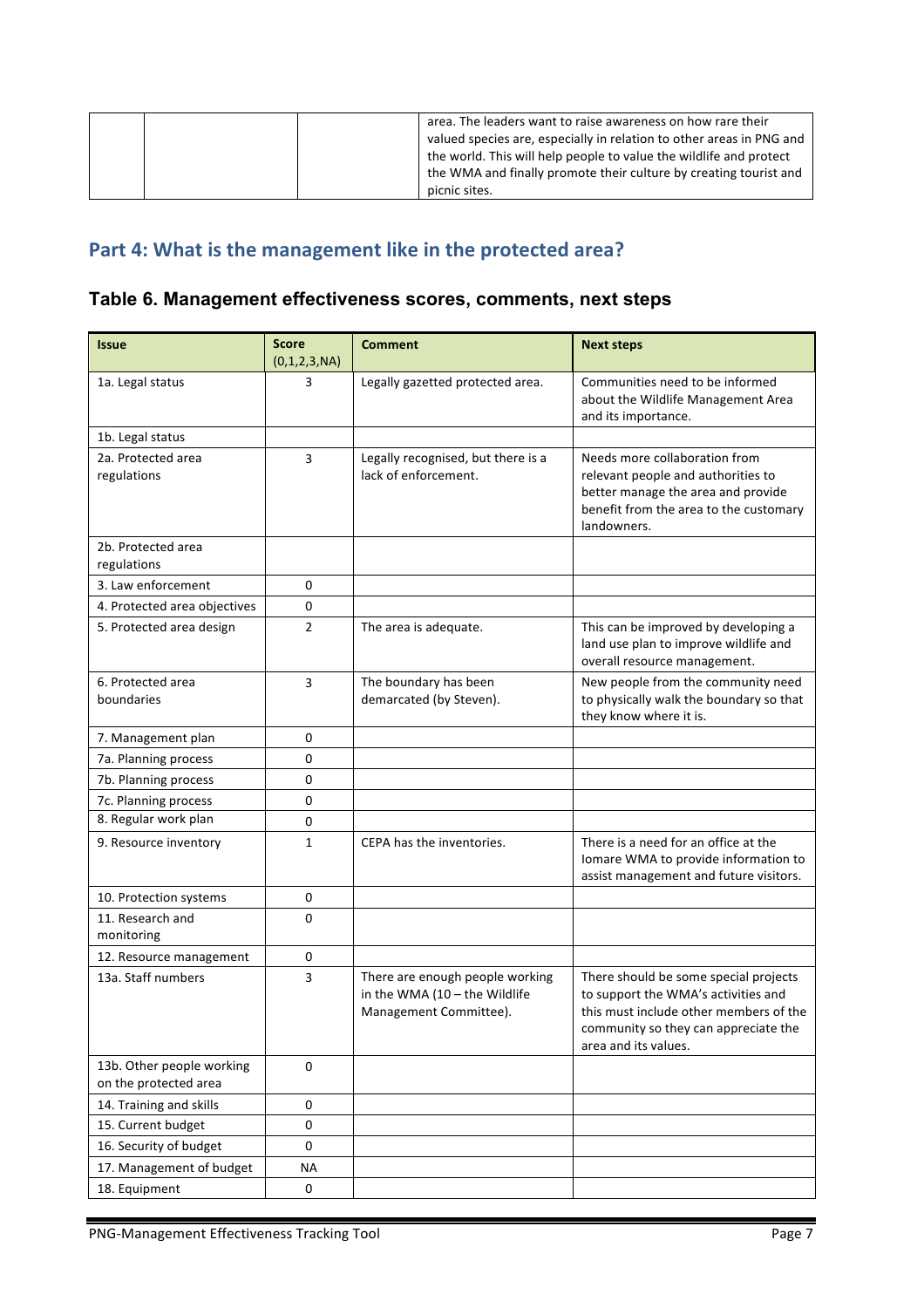| <b>Issue</b>                                          | <b>Score</b><br>(0,1,2,3,NA) | <b>Comment</b>                                                                                                                                                 | <b>Next steps</b>                                                                                                                                                                                                 |
|-------------------------------------------------------|------------------------------|----------------------------------------------------------------------------------------------------------------------------------------------------------------|-------------------------------------------------------------------------------------------------------------------------------------------------------------------------------------------------------------------|
| 19. Maintenance of<br>equipment                       | <b>NA</b>                    |                                                                                                                                                                |                                                                                                                                                                                                                   |
| 20. Education and<br>awareness                        | $\overline{2}$               | An education and awareness<br>program is done by CEPA with<br>students.                                                                                        | This program should be expanded to<br>include landowners, and would require<br>capacity building to improve their skills<br>in relation to providing a valuable<br>experience for local visitors and<br>tourists. |
| 21. Planning for land use or<br>marine activities     | $\Omega$                     |                                                                                                                                                                |                                                                                                                                                                                                                   |
| 22. State and commercial<br>neighbours                | $\Omega$                     |                                                                                                                                                                |                                                                                                                                                                                                                   |
| 23. Indigenous people/<br><b>Customary landowners</b> | $\mathcal{P}$                | There needs to be more<br>communication with CEPA and the<br>relevant government levels to<br>support the WMA and any other<br>projects to facilitate the WMA. | There needs to be more interaction<br>with CEPA staff.                                                                                                                                                            |
| 24a. Impact on<br>communities                         | $\Omega$                     |                                                                                                                                                                |                                                                                                                                                                                                                   |
| 24b. Impact on<br>communities                         | 0                            |                                                                                                                                                                |                                                                                                                                                                                                                   |
| 24c. Impact on<br>communities                         | 0                            |                                                                                                                                                                |                                                                                                                                                                                                                   |
| 25. Economic benefit                                  | $\overline{2}$               | There are only 10 people benefiting<br>from the protected area.                                                                                                | There must be more activities and<br>opportunities for the people to be<br>involved so that the people can create<br>ownership and appreciate the benefits<br>the protected areas provides.                       |
| 26. Monitoring and<br>evaluation                      | 0                            |                                                                                                                                                                |                                                                                                                                                                                                                   |
| 27. Visitor facilities                                | 0                            |                                                                                                                                                                |                                                                                                                                                                                                                   |
| 28. Commercial tourism<br>operators                   | 0                            |                                                                                                                                                                |                                                                                                                                                                                                                   |
| 29. Fees                                              | 0                            |                                                                                                                                                                |                                                                                                                                                                                                                   |
| 30. Condition of values                               | 0                            |                                                                                                                                                                |                                                                                                                                                                                                                   |
| 30a. Condition of values                              | 0                            |                                                                                                                                                                |                                                                                                                                                                                                                   |
| 30b. Condition of values                              | 0                            |                                                                                                                                                                |                                                                                                                                                                                                                   |
| 30c. Condition of values                              | 0                            |                                                                                                                                                                |                                                                                                                                                                                                                   |

# **Part 5: Condition and trends of protected area values**

### **Table 7. Values, condition and trend**

| <b>Key value</b><br>(from Table 2) | <b>Condition</b><br><b>Score</b> | <b>Trend</b><br><b>Score</b> | Information source and justification for Assessment and HOW<br>the condition can be IMPROVED |
|------------------------------------|----------------------------------|------------------------------|----------------------------------------------------------------------------------------------|
|                                    | (VG, G, F, P, DK)                | (I, S, D, DK)                |                                                                                              |
| Wildlife                           |                                  |                              | Can be improved through land use plans.                                                      |
| Forest habitat                     | D                                |                              | Develop land use management plans for different habitats,                                    |
|                                    |                                  |                              | ecosystems and species to support wildlife.                                                  |
| Clean water                        | ח                                | D                            | The hydro plant is affecting the waterways but can be improved.                              |
| Good land                          | D                                | D                            | Develop and train people to better manage resources.                                         |
| Landscape                          | D                                | D                            | We want to benefit from the quarry or any development that may                               |
|                                    |                                  |                              | happen in the Wildlife Management Area.                                                      |